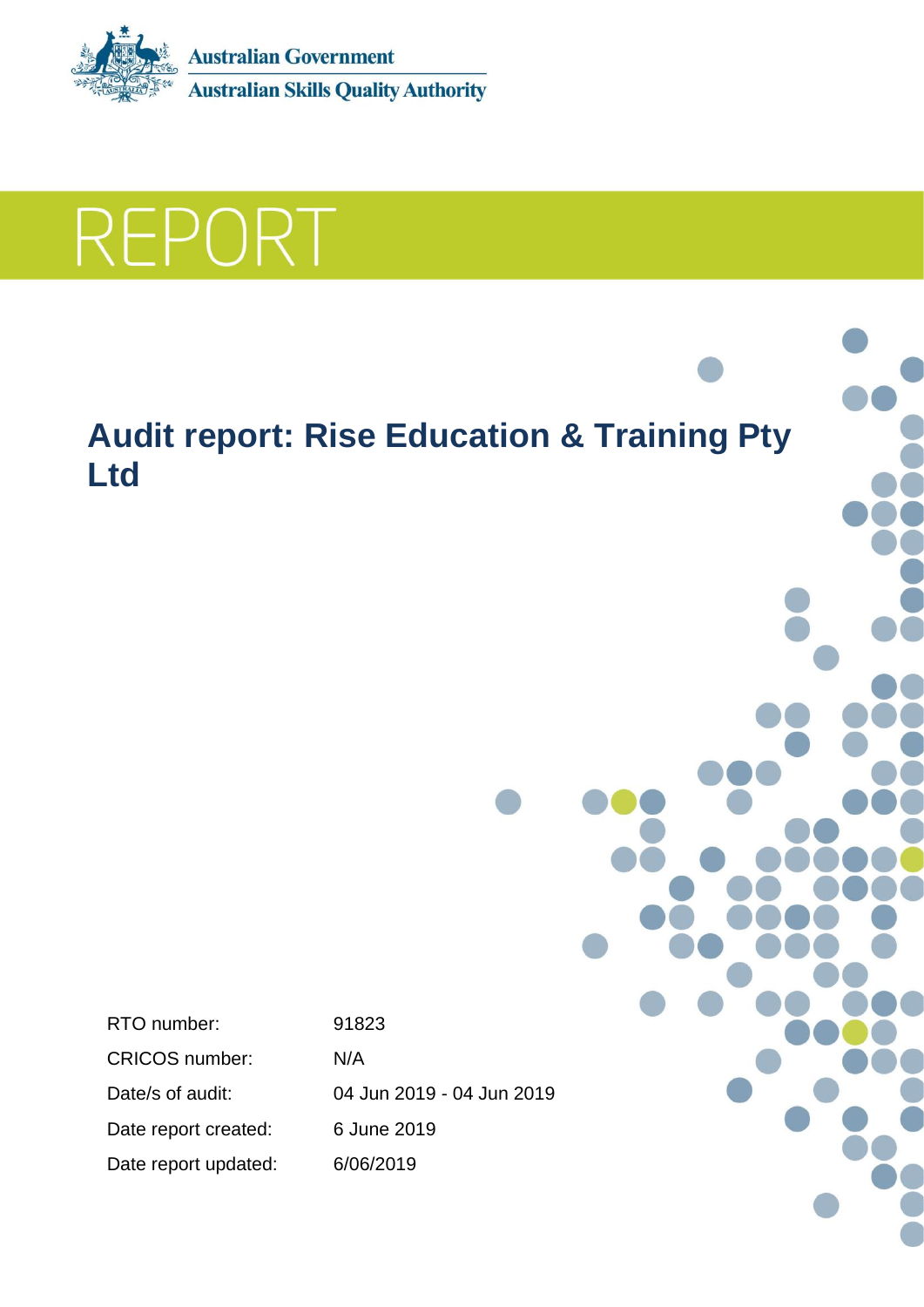# **Organisation details**

| Organisation's legal name: | Rise Education & Training Pty Ltd |
|----------------------------|-----------------------------------|
| Trading name/s:            | Rise Education & Training         |
| RTO number:                | 91823                             |
| CRICOS number:             | N/A                               |

# **Audit team**

| Lead auditor: | Mark Shrubshall |
|---------------|-----------------|
| Assistant/s:  | N/A             |

# **Audit details**

| Application number/s:             | N/A                                                                                      |
|-----------------------------------|------------------------------------------------------------------------------------------|
| Audit number/s:                   | AUDREC0009352                                                                            |
| Audit reason/s:                   | <b>Compliance Monitoring</b>                                                             |
| Address of site/s visited:        | Unit 4 322 Old Cleveland Rd<br>COORPAROO QLD 4151<br>Australia                           |
| Date/s of audit:                  | 04 Jun 2019 - 04 Jun 2019                                                                |
| Organisation's contact for audit: | Lifang Xiao<br><b>Chief Executive Officer</b><br>lily_xiaoer@hotmail.com<br>07 3108 4133 |

# **Original finding at time of audit**

**Audit finding: Serious non-compliance Report completed by:** Mark Shrubshall

| <b>Practice</b>                        | <b>Standards for</b><br><b>RTOS</b>                                     | <b>Finding</b> |
|----------------------------------------|-------------------------------------------------------------------------|----------------|
| <b>Marketing/Recruitment Practices</b> | $4.1*$                                                                  | Not compliant  |
| Enrolment                              | $5.1^*$ , 5.2, 5.3, 7.3                                                 | Not compliant  |
| Support and Progression                | 1.7                                                                     | Compliant      |
| <b>Training and Assessment</b>         | $1.1^*$ , $1.2^*$ , $1.3$ , $1.8^*$ ,<br>$1.13^*$ , 1.14, 1.15,<br>1.16 | Not compliant  |
| Completion                             | $3.1*$                                                                  | Not compliant  |

\*Indicates a non-compliant clause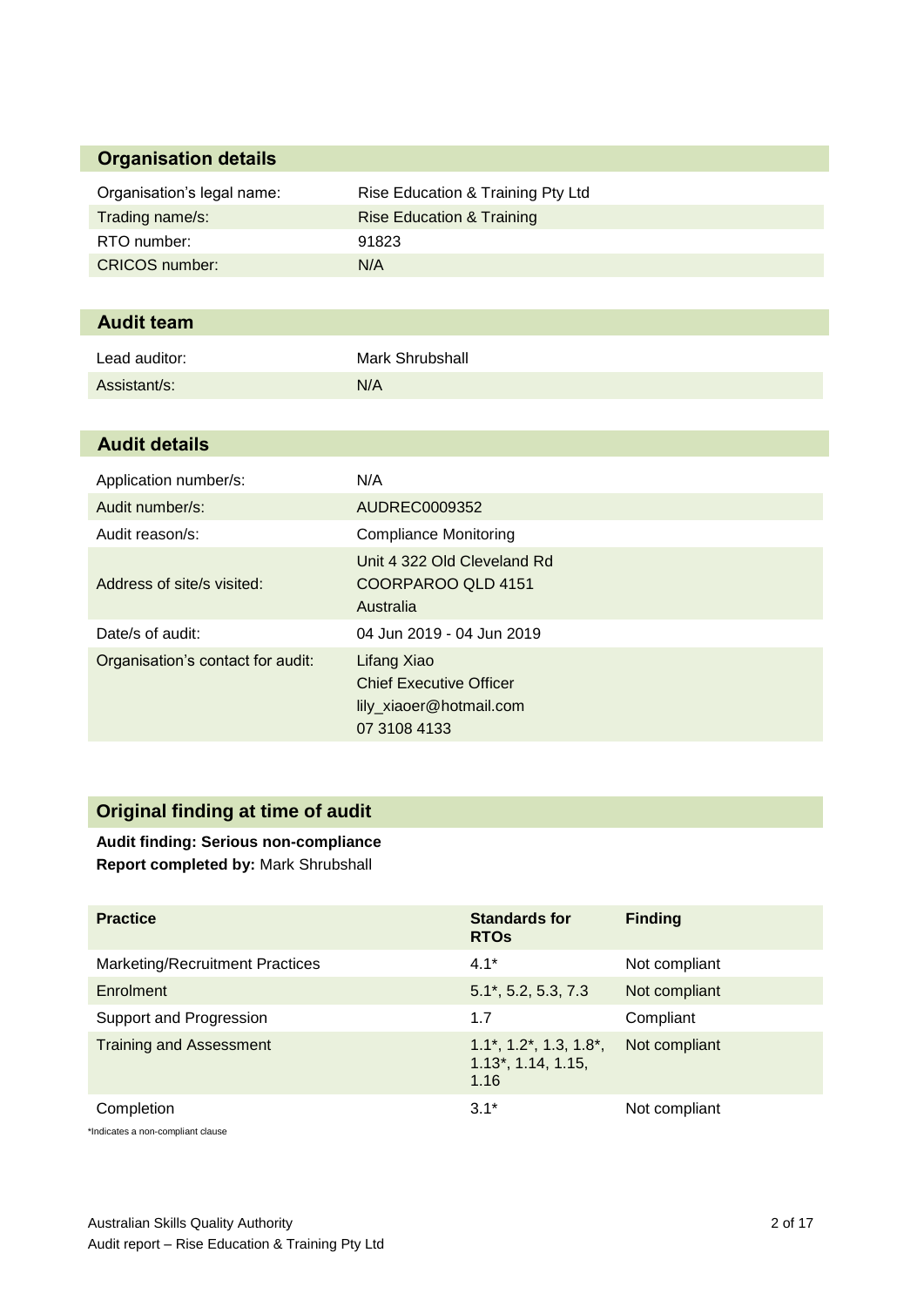# **Audit finding following analysis of additional evidence**

**Audit finding following analysis of additional evidence provided on 23/07/2019: Compliant Report completed by:** Mark Shrubshall

| <b>Practice</b>                 | <b>Standards for</b><br><b>RTOs</b> | <b>Finding</b> |
|---------------------------------|-------------------------------------|----------------|
| Marketing/Recruitment Practices | 4.1                                 | Compliant      |
| Enrolment                       | 5.1                                 | Compliant      |
| <b>Training and Assessment</b>  | 1.1, 1.2, 1.8, 1.13                 | Compliant      |
| Completion                      | 3.1                                 | Compliant      |

\*Indicates a non-compliant clause

# **Background**

Summary of organisation and management structure:

 The organisations management structure consists of Chief Executive Officer, Operations Manager, Trainer and Assessor, Student Officer/Admin, Industry Advisor,

Scope of organisation's registration:

- CHC30113 Certificate III in Early Childhood Education and Care
- CHC50113 Diploma of Early Childhood Education and Care

The organisation submitted two applications on 02/04/2019 and 5/04/2019 to have the following items on scope removed

- BSB40215 Certificate IV in Business
- BSB51915 Diploma of leadership and Management
- BSB51918 Diploma of Leadership and Management
- **•** BSB30115 Certificate III in Business
- 10362NAT Certificate I in Spoken and Written English

Suburb and state of all delivery sites:

Delivery is based in Queensland

Third party usage:

 The organisation does not use third parties for the delivery and assessment of its scope of registration

Core clients/target groups:

Consist of new entrants and existing workers in the childcare industry

Training Revenue (Funded or fee for service):

Government funded and some fee for service

Total number of current enrolments in the organisation as at audit date:

• 30 active students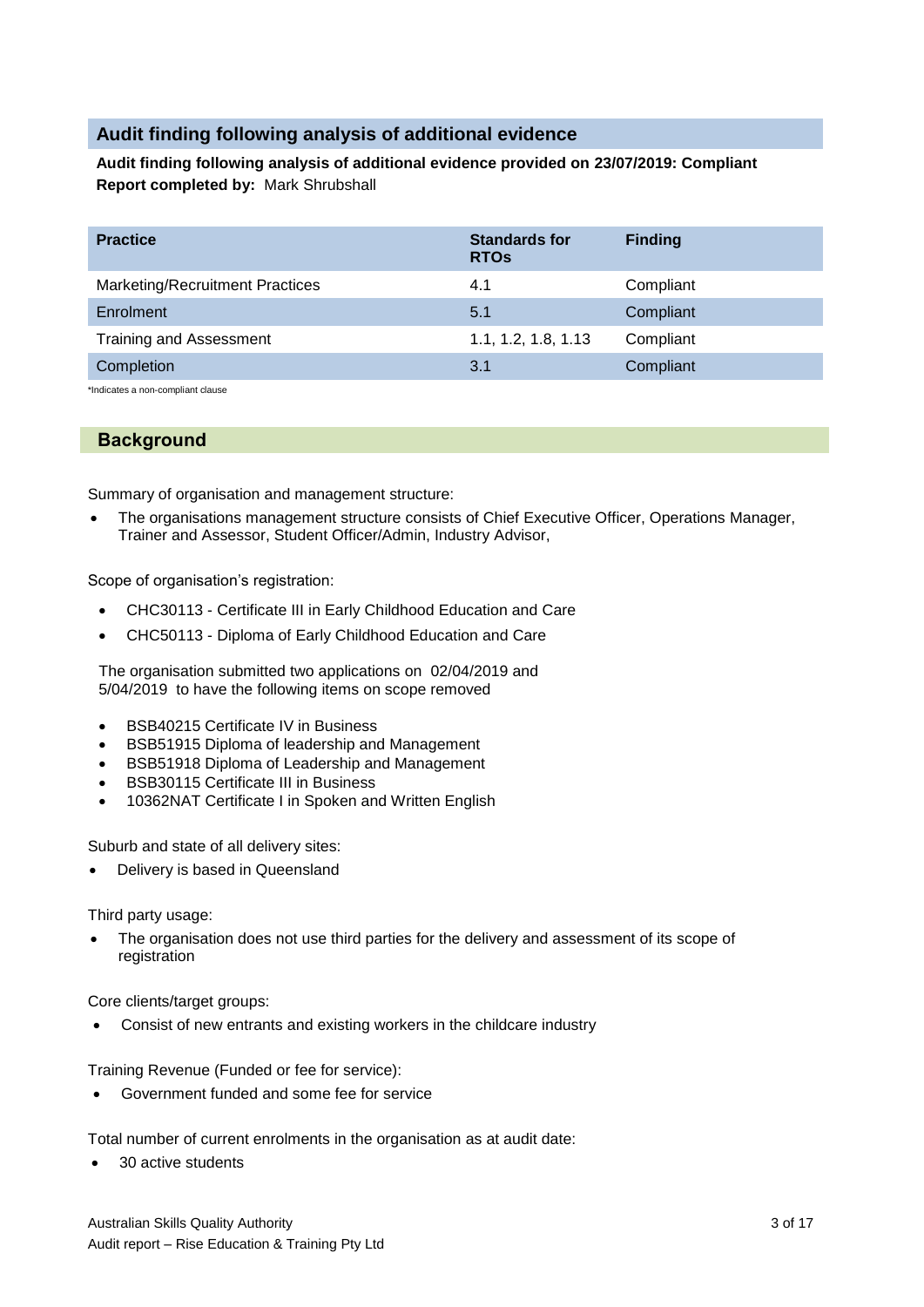In preparing the audit report, consideration has been given and reference made, where relevant, to:

- Information provided by students as part of a student survey or interview.
- Information provided directly by Rise Education & Training Pty Ltd to ASQA.
- Existing information and records held by ASQA concerning Rise Education & Training Pty Ltd.
- Information provided to ASQA's auditors and documentation reviewed during the site audit of Rise Education & Training Pty Ltd conducted on 04 Jun 2019 - 04 Jun 2019.
- Other publicly available information including but not limited to, information published on the organisation's and third-party websites.

# **Audit Sample**

| <b>Training Products</b>                                             | Mode/s of<br>delivery/assessment* | <b>Current</b><br>enrolments |
|----------------------------------------------------------------------|-----------------------------------|------------------------------|
| CHC30113 Certificate III in<br>Early Childhood Education<br>and Care | Face to face                      | 8                            |
| CHC50113 Diploma of Early<br>Childhood Education and<br>Care         | Face to face                      | 22                           |

\*Apprenticeship, Traineeship, Face to face, Distance, Online, Workplace, Mixed, Other (specify)

| <b>Interviewees</b> |                                |                                                                   |
|---------------------|--------------------------------|-------------------------------------------------------------------|
| <b>Name</b>         | <b>Position</b>                | <b>Training products</b>                                          |
| Lifang Xiau         | <b>Chief Executive Officer</b> | <b>NA</b>                                                         |
| Ray Chua            | <b>Operations Manager</b>      | NА                                                                |
| Lee Gane            | <b>Industry Adviser</b>        | <b>NA</b>                                                         |
| Janice de la Rosa   | <b>Trainer and Assessor</b>    | CHC30113 Certificate III in Early<br>Childhood Education and Care |
|                     |                                | CHC50113 Diploma of Early<br><b>Childhood Education and Care</b>  |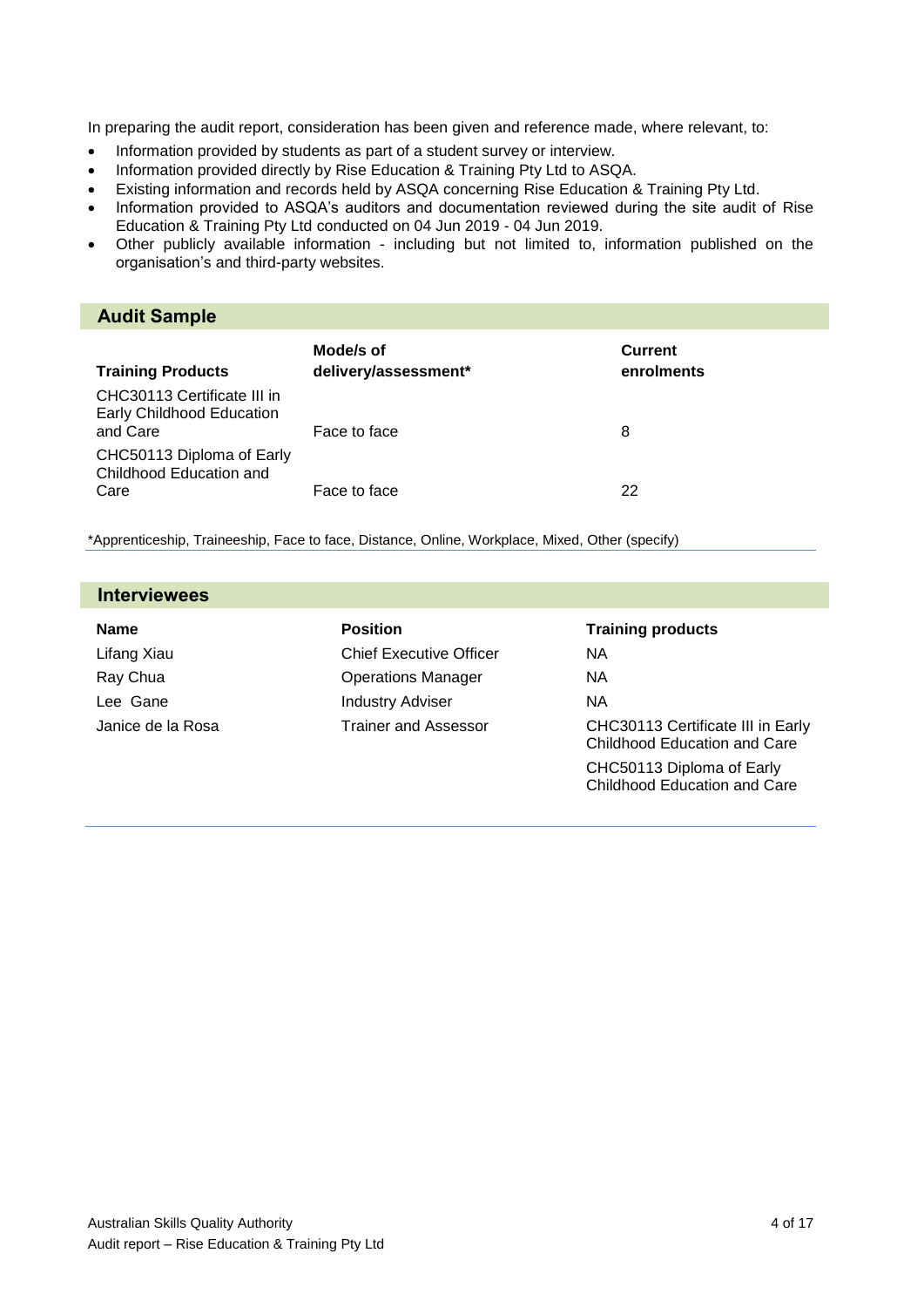# **About this Report**

This report details findings against the *Standards for Registered Training Organisations (RTOs) 2015* (Standards for RTOs). If non-compliance has been identified, this report describes evidence of the noncompliance.

Where non-compliance has been identified, the Registered Training Organisation is accountable for identifying and correcting non-compliant practices and behaviours, particularly those that have had a negative impact on learners.

Correcting a non-compliance may require:

- correcting a process or system that has led to the non-compliance, and implementing a revised process or system
- identifying the impact on learners and carrying out remedial action for current and past learners

# **Original action required by Organisation**

Rise Education & Training Pty Ltd did not meet all requirements for clauses 1.1, 1.2, 1.8, 1.13, 3.1, 4.1 & 5.1

Remedial action is required for the following training products:

# **CHC50113 Diploma of Early Childhood Education and Care**

*CHCECE005 Provide care for babies and toddlers CHCECE007 Develop positive & respectful relationships with children*

# **CHC30113 Certificate III in Early Childhood Education and Care**

*CHCDIV002 Promote Aboriginal and/or Torres Strait Islander cultural safety CHCECE03 Provide care for Children*

The organisation is required to provide evidence that demonstrates*:* Clause 1.1 and 1.2

- $\circ$  The organisation has corrected its training and assessment practices for future students to ensure they meet the requirements of the training product, including the amount of training provided
- $\circ$  The organisation carried out remedial action to identify and address the impact the non-compliance may have caused to students in the training product sampled that were impacted by training and assessment practices that did not meet the requirements of the training product (including amount of training). Remedial action needs to cover current students and students who enrolled or completed with your organisation in the past three months.

## Clause 1.8

- $\circ$  The organisation has corrected its assessment system (to comply with Clause 1.8) for future students and has systems in place to ensure it is this system that is applied. The evidence to be provided must:
	- o Include the full suite of assessment tools for each unit of competency identified as noncompliant
	- o Demonstrate the organisation will implement an assessment system that ensures assessment:
		- complies with the assessment requirements of the relevant training product(s)
		- will be conducted in accordance with the Principles of Assessment and Rules of evidence.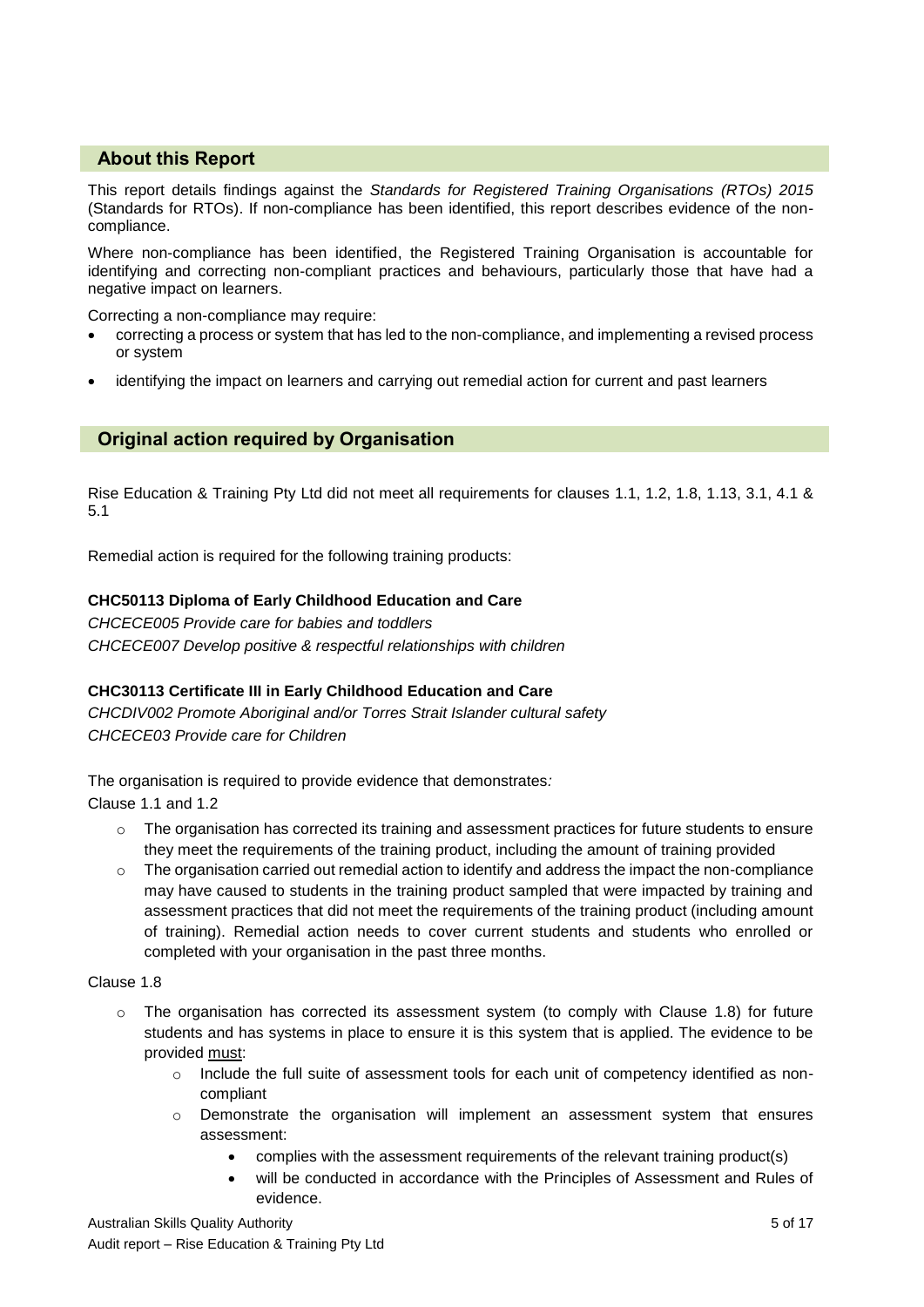$\circ$  The organisation carried out remedial action to identify and address the impact the non-compliance may have caused to students in the training product sampled that were impacted by training and assessment practices that did not meet the requirements of the training product (including amount of training). Remedial action needs to cover current students and students who enrolled or completed with your organisation in the past three months

# Clause 1.13

- $\circ$  The trainers/assessors currently used by the organisation meet the requirements of the standards in particular (Clause 1.13b)
- $\circ$  The organisation carried out remedial action to identify and address the impact the non-compliance may have caused to students in the training product sampled that were impacted by training and assessment practices that did not meet the requirements of the training product (including amount of training). Remedial action needs to cover current students and students who enrolled or completed with your organisation in the past three months

#### Clause 3.1

- $\circ$  The organisation now has appropriate systems that are followed to ensure AQF certification documentation is only issued to a learner whom it has assessed as meeting the requirements of the training product as specified in the relevant training or VET accredited course
- $\circ$  The organisation carried out remedial action to identify and address the impact the non-compliance may have caused to students in the training product sampled that were impacted by training and assessment practices that did not meet the requirements of the training product (including amount of training). Remedial action needs to cover current students and students who enrolled or completed with your organisation in the past three months

#### Clause 4.1

- $\circ$  All information, whether disseminated directly by the organisation is now accurate and factual and addresses all of the requirements specified in Standards for RTOs Clause 4.1
- $\circ$  The organisation carried out remedial action to identify and address the impact the non-compliance may have caused to students in the training product sampled that were impacted by training and assessment practices that did not meet the requirements of the training product (including amount of training). Remedial action needs to cover current students and students who enrolled or completed with your organisation in the past three months

#### Clause 5.1

- $\circ$  The organisation now has appropriate systems that are followed to ensure new learners are enrolled into an appropriate training product, considering their existing knowledge, experience and skills that complies with Standards for RTOs Clause 5.1
- $\circ$  The organisation carried out remedial action to identify and address the impact the non-compliance may have caused to students in the training product sampled that were impacted by training and assessment practices that did not meet the requirements of the training product (including amount of training). Remedial action needs to cover current students and students who enrolled or completed with your organisation in the past three months

# **Audit finding following analysis of additional evidence**

**Following analysis of additional evidence provided by** Rise Education & Training Pty Ltd **on**  23/07/2019**, the organisation:**

- provided sufficient evidence to demonstrate compliance with:
- Standards for RTOs: 1.1, 1.2,1.8, 1.13,3.1,4.1 & 5.1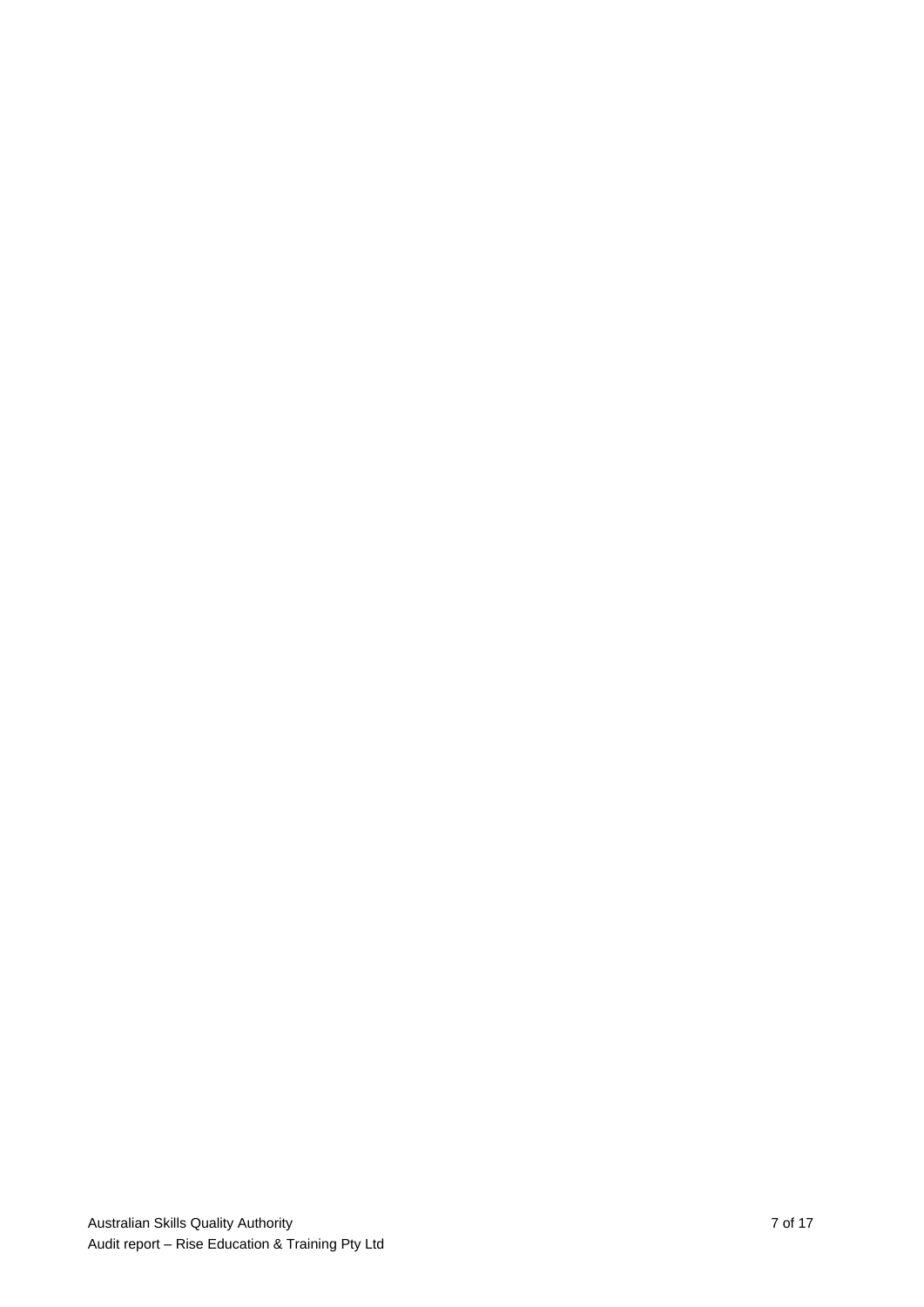# **Areas of non-compliance**

# **Marketing/Recruitment Practices**

**Standards for RTOs Clause 4.1**

#### *Original Finding: Not compliant*

#### *Finding following additional evidence: Compliant*

**Information, whether disseminated directly by the RTO or on its behalf, is both accurate and factual, and:**

- **a) accurately represents the services it provides and the training products on its scope of registration;**
- **b) includes its RTO Code;**
- **c) refers to another person or organisation in its marketing material only if the consent of that person or organisation has been obtained;**
- **d) uses the NRT Logo only in accordance with the conditions of use specified in Schedule 4;**
- **e) makes clear where a third party is recruiting prospective learners for the RTO on its behalf;**
- **f) distinguishes where it is delivering training and assessment on behalf of another RTO or where training and assessment is being delivered on its behalf by a third party;**
- **g) distinguishes between nationally recognised training and assessment leading to the issuance of AQF certification documentation from any other training or assessment delivered by the RTO;**
- **h) includes the code and title of any training product, as published on the National Register, referred to in that information;**
- **i) only advertises or markets a non-current training product while it remains on the RTO's scope of registration;**
- **j) only advertises or markets that a training product it delivers will enable learners to obtain a licensed or regulated outcome where this has been confirmed by the industry regulator in the jurisdiction in which it is being advertised;**
- **k) includes details about any VET FEE-HELP, government funded subsidy or other financial support arrangements associated with the RTO's provision of training and assessment; and**
- **l) does not guarantee that:**
	- **i) a learner will successfully complete a training product on its scope of registration; or**
	- **ii) a training product can be completed in a manner which does not meet the requirements of Clause 1.1 and 1.2; or**
	- **iii) a learner will obtain a particular employment outcome where this is outside the control of the RTO.**

# **CHC50113 Diploma of Early Childhood Education and Care CHC30113 Certificate III in Early Childhood Education and Care**

The following was reviewed in relation to marketing and recruitment practices:

- Training and assessment strategy CHC50113 Diploma of Early Childhood Education and Care
- Training and assessment strategy CHC30113 Certificate III in Early Childhood Education and Care
- **Website**

The organisations marketing and recruitment practices are not compliant with the requirements of Clause 4.1 of the Standards for Registered Training Organisations (RTOs) as: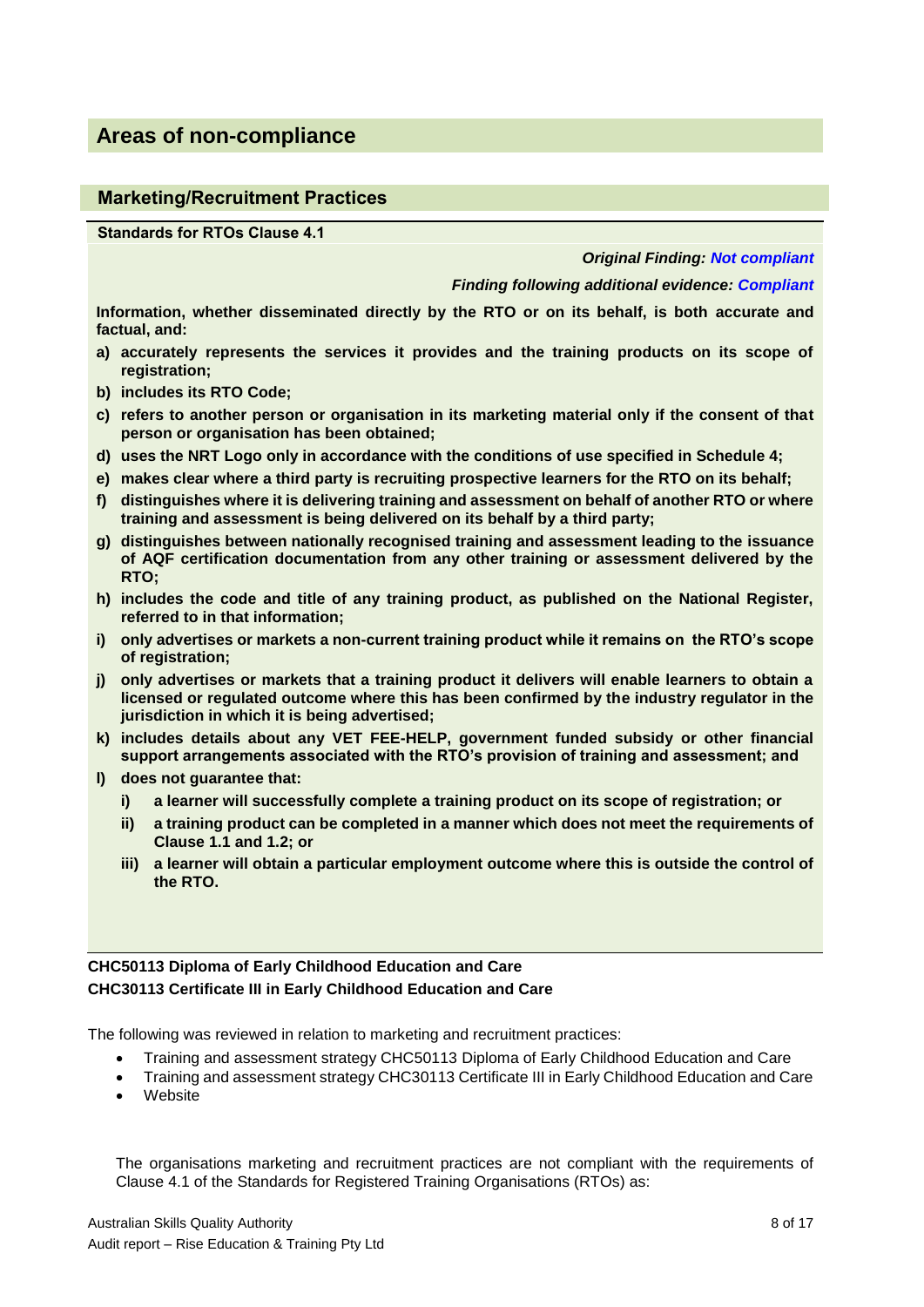The organisation's marketing material does not align with its demonstrated practice. For example:

CHC50113 Certificate III in Early Childhood Education and Care

- The marketing material identifies the course duration as 9-24 months however, it does not inform the prospective student the shorter period is a fast track route and attendance is 5 days per week rather than the 24-month pathway, which requires attendance of 1 day per week.
- $\circ$  The marketing material does not align to the strategy which identifies the delivery period as 12 to 24 months

CHC50113 Diploma of Early Childhood Education and Care

- $\circ$  The marketing material identifies the course duration as 12-24 months however, it does not inform the prospective student the shorter period is a fast track route and comes with certain condition such as attending 5 days per week rather than the 24-month pathway, which requires attendance of 1 day per week.
- o The marketing material does not align to the strategy which identifies the delivery period as 12 to 18 months

*Analysis of additional evidence*

# **CHC50113 Diploma of Early Childhood Education and Care CHC30113 Certificate III in Early Childhood Education and Care**

- The following additional evidence was reviewed:
	- o Marketing Flyer
	- o Website
	- o Google Advertisement
	- o CHC50113 Diploma of Early Childhood Education and Care
	- o CHC30113 Certificate III in Early Childhood Education and Care
	- o Course Guide
	- o Student Handbook
	- o Activity Management Plan
	- o Marketing register
- The organisation has addressed the non-compliance for future students.
- The organisation has planned sufficient remedial action to identify and address the impact the noncompliance may have caused students.

# **Enrolment**

*.*

**Standards for RTOs Clause 5.1**

*Original Finding: Not compliant*

*Finding following additional evidence: Compliant*

**Prior to enrolment or the commencement of training and assessment, whichever comes first, the RTO provides advice to the prospective learner about the training product appropriate to meeting the learner's needs, taking into account the individual's existing skills and competencies.**

**CHC30113 Certificate III in Early Childhood Education and Care**

Australian Skills Quality Authority 9 of 17 Audit report – Rise Education & Training Pty Ltd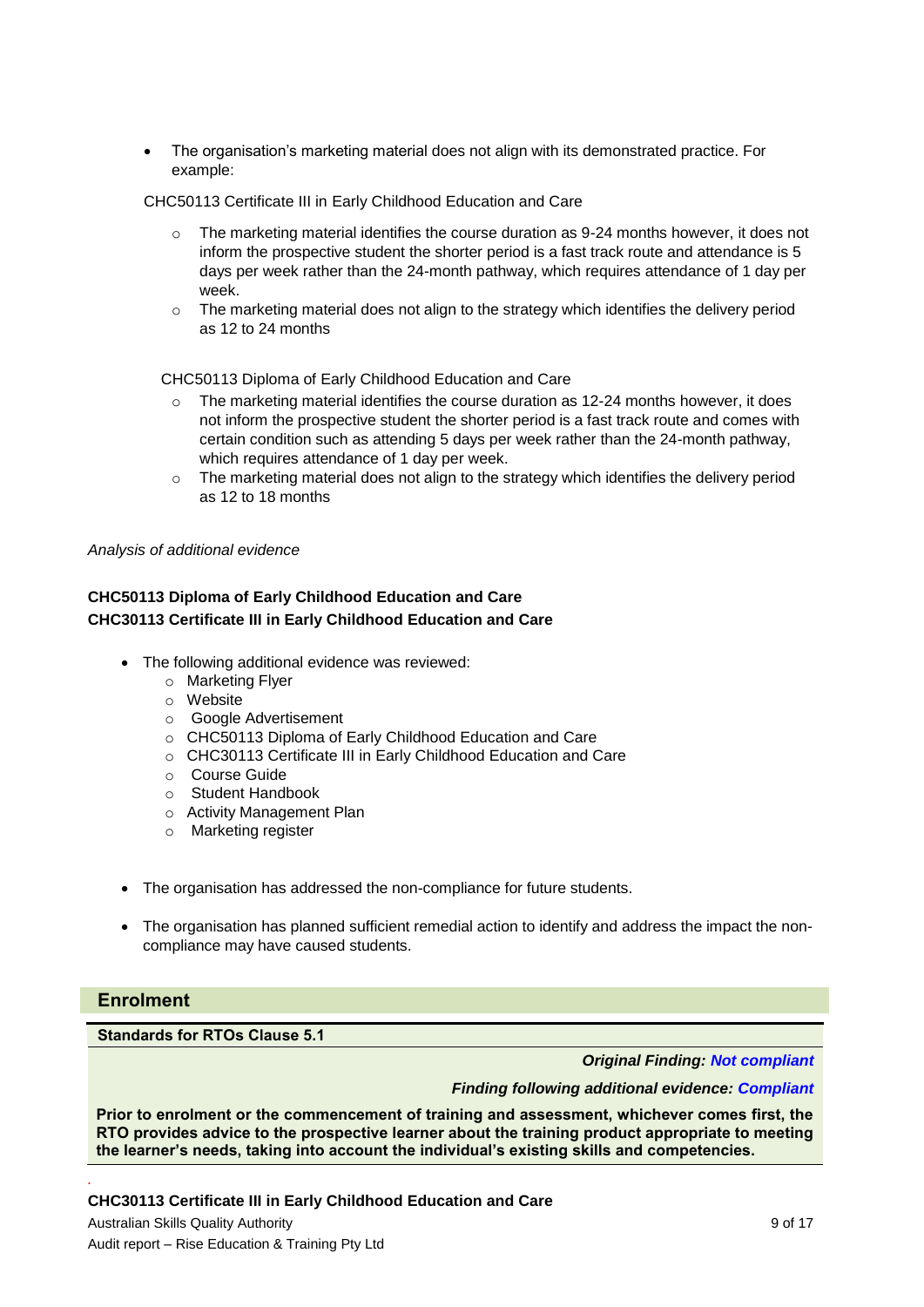# **CHC50113 Diploma of Early Childhood Education and Care**

The following evidence was reviewed:

- o Pre enrolment form
- o Enrolment form
- o Higher level Skills fact sheet
- o Complaints
- o Refunds form
- o Student handbook
- The organisation has not demonstrated that prospective students will receive advice about its delivery of training and conduct of assessment appropriate to meeting their needs. For example*,:*

Student handbook under the heading 'Assessment' (Page 8 of 19) states:

*Your training will depend on your study mode whether you are classed based, external or service based*

- o *Classroom: this requires the student to attend class either part time or full time. The trainer Assessor leads the student through the course or unit.*
- o *External; students receive theory assessment , Practical assessment and also a USB which contains readings activities Students are able to study at a time and place convenient to them. All external students have a trainer and assessor who provides support, on the job training and assessment*

The organisation confirmed that they do not provide delivery for external students; only face to face.

The information is misleading to prospective students.

#### *Analysis of additional evidence*

# **CHC30113 Certificate III in Early Childhood Education and Care CHC50113 Diploma of Early Childhood Education and Care**

- The following additional evidence was reviewed:
	- o Expression of interest/ Eligibility form
	- o Student Handbook
	- o Student Application and Enrolment
	- o Suitability form
- The organisation has addressed the non-compliance for future students.
- The organisation has planned sufficient remedial action to identify and address the impact the noncompliance may have caused students.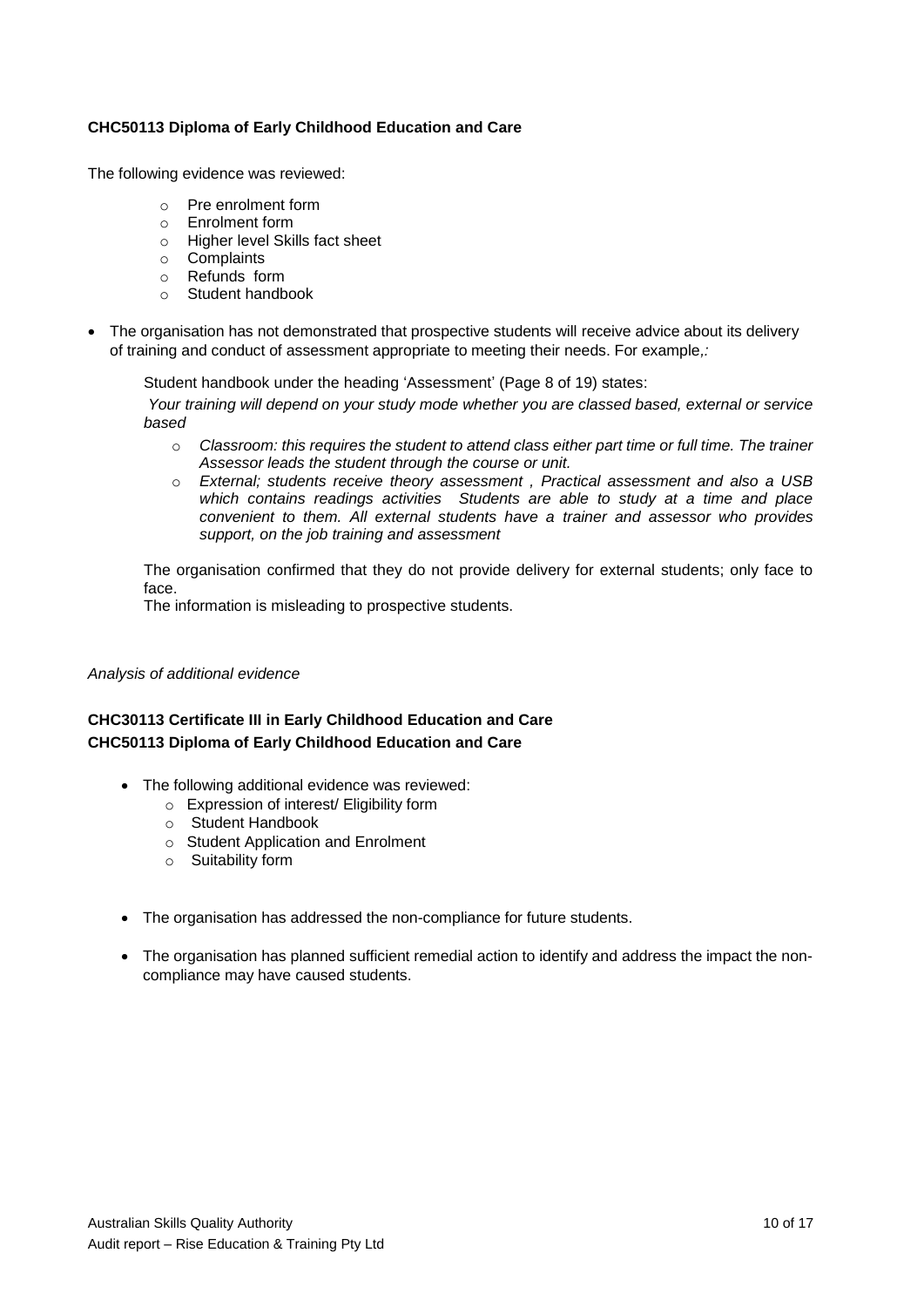**Training and Assessment**

# **Training Delivery and Assessment**

**Standards for RTOs Clause 1.1**

*Original Finding: Not compliant*

## *Finding following additional evidence: Compliant*

**The RTO's training and assessment strategies and practices, including the amount of training they provide, are consistent with the requirements of training packages and VET accredited courses and enable each learner to meet the requirements for each unit of competency or module in which they are enrolled.**

**Standards for RTOs Clause 1.2**

*Original Finding: Not compliant*

*Finding following additional evidence: Compliant*

**For the purposes of Clause 1.1, the RTO determines the amount of training they provide to each learner with regard to:**

**a) the existing skills, knowledge and the experience of the learner;** 

- **b) the mode of delivery; and**
- **c) where a full qualification is not being delivered, the number of units and/or modules being delivered as a proportion of the full qualification.**

**CHC30113 Certificate III in Early Childhood Education and Care**

#### **CHC50113 Diploma of Early Childhood Education and Care**

The following evidence was reviewed:

- o CHC30113 Certificate III in Early Childhood Education and Care training and assessment strategy
- o CHC50113 Diploma of Early Childhood Education and Care training and assessment strategy
- The organisation's documented training and assessment strategy does not describe arrangements for delivery of the above training product which would enable each student to meet the requirements for each unit of competency in which they are enrolled. Specifically:
	- $\circ$  The training and assessment strategy provides a list of units included in the qualification however it does not identify a framework for delivery or assessment, for example but not limited to:
		- A sequence in which the units are delivered and which ones must be completed prior to work placement.
		- At what stage students are able to start work placement
		- The number of visits and when the assessor will attend the work placement
		- o Under the heading Assessment Resources it states:
			- *Assessment will be formative and conducted so that skills, knowledge and understanding may be demonstrated in the simulated workplace environment. Assessment of knowledge and skills will be integrated with their assessment of their practical application*

The strategy does not inform the reader how it ensures that the simulated environment simulates the real-life working environment where skills and knowledge would be performed, with all the relevant equipment and resources of that working environment as required in the training package.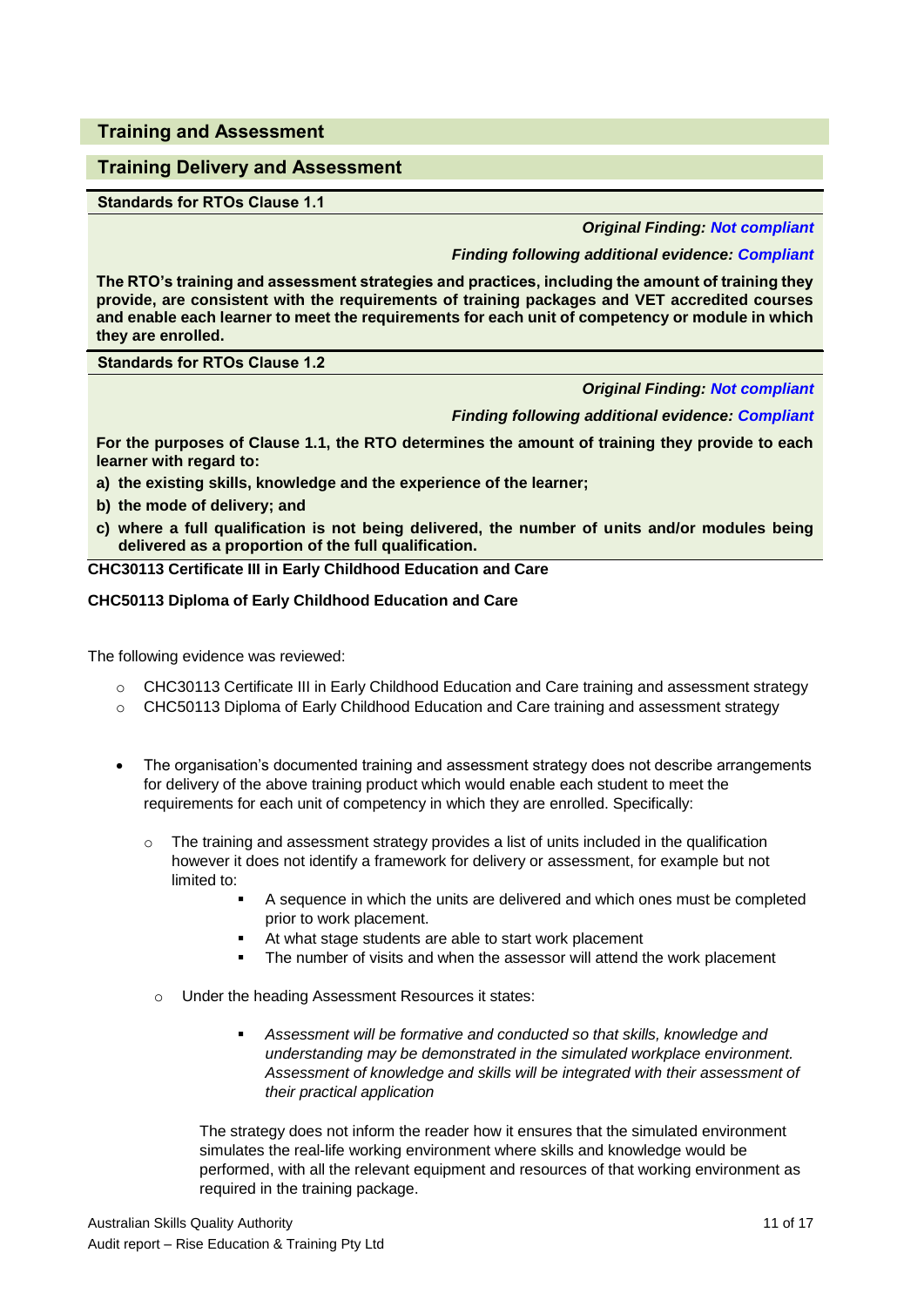It is also unclear how the organization ensures that a simulated environment used in multiple locations would be managed to ensure consistency.

- The evidence provided does not describe when assessment will occur. For example, but not limited to:
	- o The training and assessment strategy under the heading assessment resources states that:
		- *Projects/tasks and work evidence will be progressively gathered by the assessor for units of competency until sufficient valid evidence is gathered to make assessment decisions on competency. Evidence of skills and knowledge will be gathered simultaneously*

The lack of clear structure for assessment does not support an exit strategy for a student that does not complete all the units and finishes early. The student does not know what they can be potentially awarded at any possible exit point in the course therefore is potentially being disadvantaged.

In addition, the lack of structure could place student and children at the center at risk when on work placement. For example, the strategy does not indicate if the students must have completed and passed the HLTAID004 Provide an emergency first aid response in an education and care setting prior to attending work placement in a childcare center

 The organisation's documented training and assessment strategy does not separate training from assessment; therefore, it cannot be confirmed what the actual amount of training is.

# *Analysis of additional evidence*

# **CHC30113 Certificate III in Early Childhood Education and Care**

# **CHC50113 Diploma of Early Childhood Education and Care**

- The following additional evidence was reviewed:
	- CHC30113 Certificate III in Early Childhood Education and Care training and assessment strategy
	- CHC50113 Diploma of Early Childhood Education and Care training and assessment strategy
- The organisation has addressed the non-compliance for future students.
- The organisation has planned sufficient remedial action to identify and address the impact the noncompliance may have caused students.

**Standards for RTOs Clause 1.8**

*Original Finding: Not compliant*

*Finding following additional evidence: Compliant*

**The RTO implements an assessment system that ensures that assessment (including recognition of prior learning):**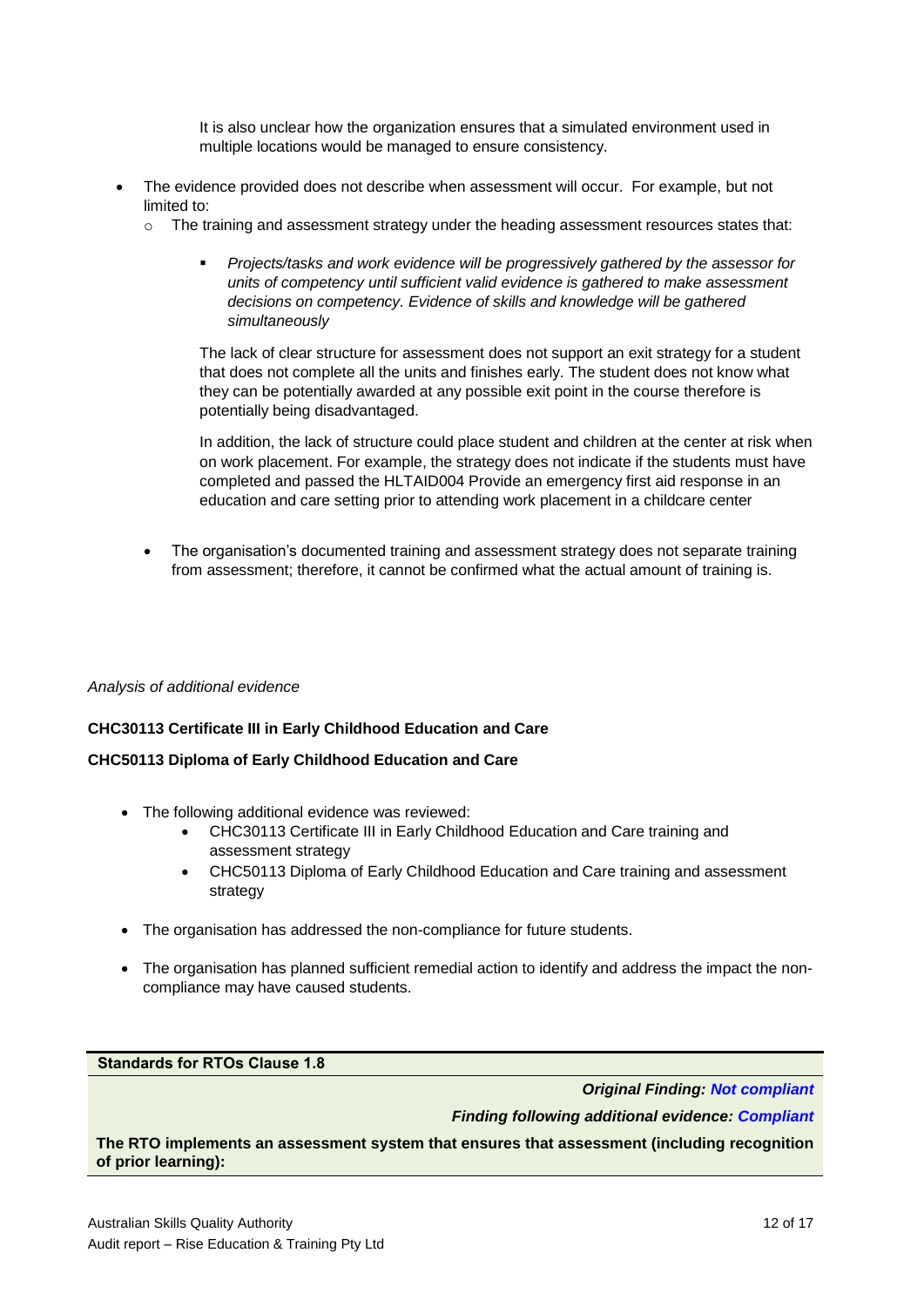| a) complies with the assessment requirements of the relevant training package or VET accredited |
|-------------------------------------------------------------------------------------------------|
| course: and                                                                                     |

**b) is conducted in accordance with the Principles of Assessment contained in Table 1.8-1 and the Rules of Evidence contained in Table 1.8-2.**

Table 1.8.1 Principles of Assessment

Fairness The individual learner's needs are considered in the assessment process. Where appropriate, reasonable adjustments are applied by the RTO to take into account the individual learner's needs. The RTO informs the learner about the assessment process, and provides the learner with the opportunity to challenge the result of the assessment and be reassessed if necessary. Flexibility Assessment is flexible to the individual learner by: • reflecting the learner's needs; assessing competencies held by the learner no matter how or where they have been acquired; and drawing from a range of assessment methods and using those that are appropriate to the context, the unit of competency and associated assessment requirements, and the individual. Validity Any assessment decision of the RTO is justified, based on the evidence of performance of the individual learner. Validity requires: assessment against the unit/s of competency and the associated assessment requirements covers the broad range of skills and knowledge that are essential to competent performance; assessment of knowledge and skills is integrated with their practical application; assessment to be based on evidence that demonstrates that a learner could demonstrate these skills and knowledge in other similar situations; and • judgement of competence is based on evidence of learner performance that is aligned to the unit/s of competency and associated assessment requirements. Reliability Evidence presented for assessment is consistently interpreted and assessment results are comparable irrespective of the assessor conducting the assessment. Table 1.8.2 Rules of Evidence Validity The assessor is assured that the learner has the skills, knowledge and attributes as described in the module or unit of competency and associated assessment requirements. Sufficiency The assessor is assured that the quality, quantity and relevance of the assessment evidence enables a judgement to be made of a learner's competency. Authenticity The assessor is assured that the evidence presented for assessment is the learner's own work. Currency The assessor is assured that the assessment evidence demonstrates current competency. This requires the assessment evidence to be from the present or the very recent past.

# **CHC50113 Diploma of Early Childhood Education and Care**

*CHCECE005 Provide care for babies and toddlers*

*CHCECE007 Develop positive & respectful relationships with children*

# **CHC30113 Certificate III in Early Childhood Education and Care**

*CHCDIV002 Promote Aboriginal and/or Torres Strait Islander cultural safety CHCECE03 Provide care for Children*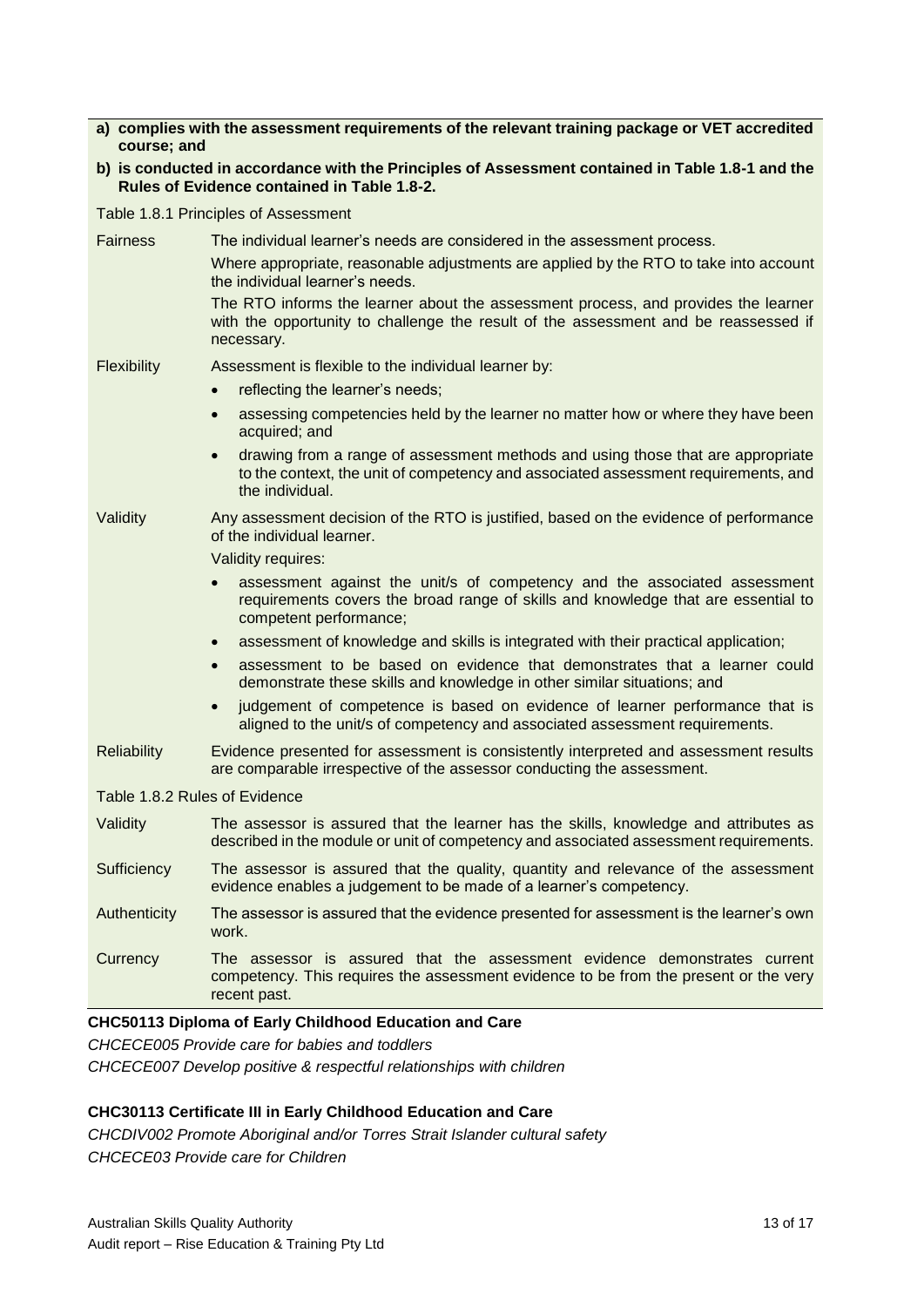- The following evidence was reviewed:
	- o Master assessment tools theory
	- o Master assessment tools practical
	- o Benchmarking
	- o Completed student files
- The assessment tools do not address all unit of competency requirements. For example, but not limited to:
	- o Knowledge Evidence:
		- o CHCECE005 Provide Care for babies and toddlers
			- Food safety guidelines
			- Recommendations for oral health, including restricting bottles, meal times only
			- **Brain development in babies and toddlers**
		- o CHCECE003 Provide care for children
			- Recommendations for physical activity for 5-12 year-olds in the national Physical Activity Guidelines for Australians
- Theory assessment tools are structured to provide students with the answer.

 This is a systemic issue across the scoped units viewed at audit and the organisation advised that as assessment tools were purchased it would be found in all unit in both qualifications. For example but not limited to.

oCHCECE005 Provide care for babies and toddlers

# *Question 8*

*To complete this task refer to (155-156) of your textbook The Big Picture List the five key procedures for infection control*

*Suggested answers (benchmarking)*

- *Regular cleaning regime*
- *Hand washing*
- *Health screening*
- *Monitor children's immunisation status*
- *Managing illness*

This is the exact list found on the bottom of page 155 and the top of page 156

Completed student files confirmed an exact copy of the benchmarking / list from the textbook.

The question leads the student to the answer and therefore it does not test the students' knowledge. Reliability of the assessment is called into question

# **Work placement**.

# All units

 The supervisor report consists of a checklist, which contains unit code/title and performance evidence.

The supervisor report states that:

*The nominated workplace supervisor will verify the skills of the student in the workplaces via the Supervisor report. The supervisor must hold a qualification equal or higher than the qualification the student is enrolled in who is willing to provide support and verify competency*.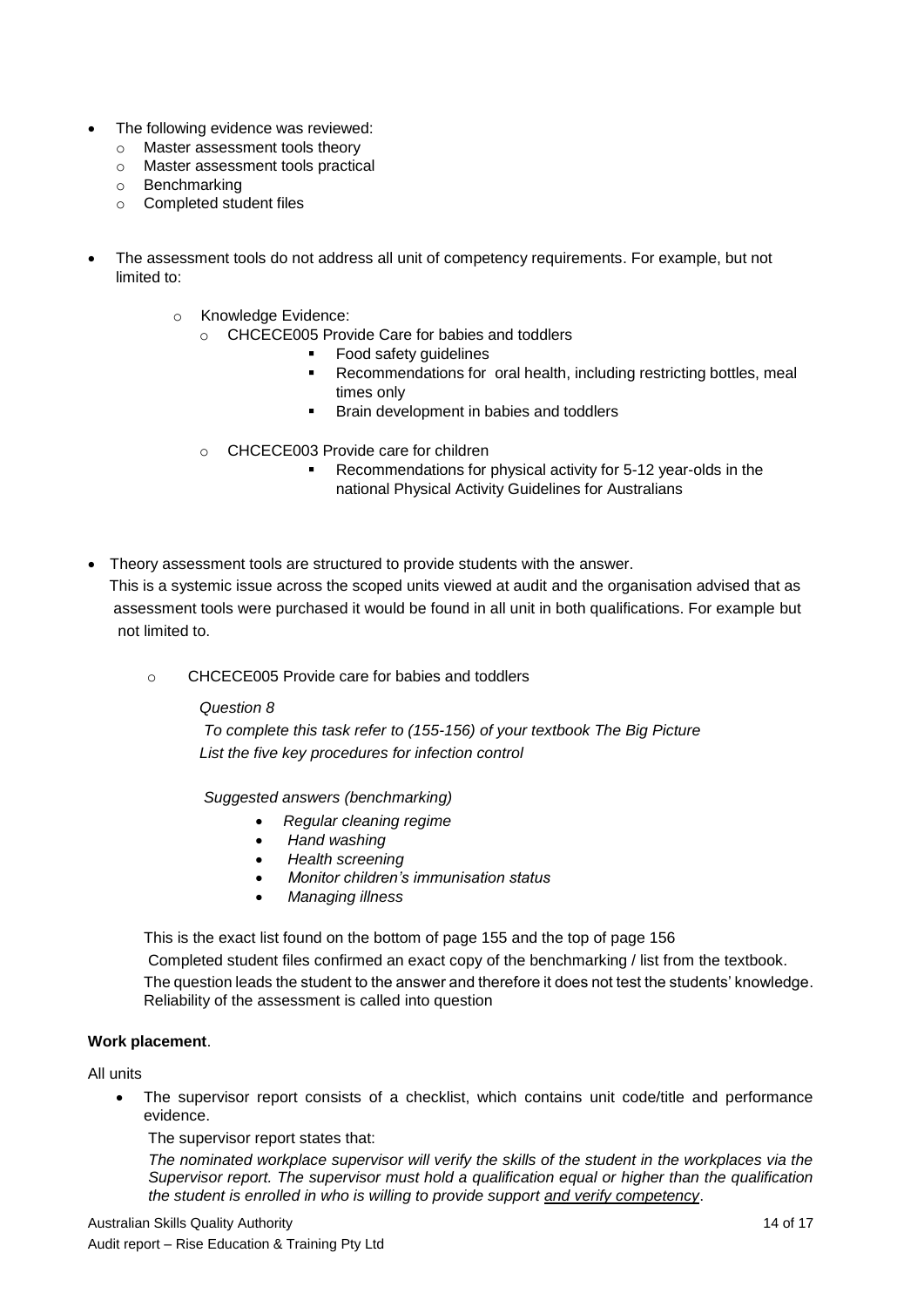The documentation suggests that the supervisor is required to verify competence in the workplace against unit requirements. Therefore, the supervisor is being asked to assess the student's competence in the workplace against the training package requirements. Taking on the role of the trainer and assessor.

The organisation does not ensure that the supervisor meets the requirements of the relevant standard 1.13-1.16 of the Standards for registered Training Organisations (RTOs) 2015.

*Analysis of additional evidence*

# **CHC50113 Diploma of Early Childhood Education and Care**

*CHCECE005 Provide care for babies and toddlers CHCECE007 Develop positive & respectful relationships with children*

# **CHC30113 Certificate III in Early Childhood Education and Care**

*CHCDIV002 Promote Aboriginal and/or Torres Strait Islander cultural safety CHCECE03 Provide care for Children*

- The following additional evidence was reviewed:
	- CHCECE003 TheoryTasks v7
	- CHCECE003 WP Tasks v7
	- CHCECE005 Theory Task v7
	- CHCECE005 WP Task v7
	- Additional Questions ECE003 and ECE005v
	- CHCECE003 validation assessment report
	- CHCECE005 validation assessment report
	- Annual Moderation and Validation Plan
	- Validation Annual Plan 2019-2023
	- Cert III ECEC Validation of Assessment tools and judgements HLTWHS001 Participate in WHS
	- HLTAID004 validation assessment report
	- CHCECE001-CHCDIV002 Theory Tasks Trainer v7
	- CHCECE001-CHCDIV002 WP Tasks Trainer v7
	- CHCECE003 Theory Tasks Trainer v7
	- CHCECE003 WP Tasks Trainer v7
	- CHCECE005 Theory Task Trainer v7
	- CHCECE005 WP Trainer Task v7
	- CHCECE007 Theory Tasks Trainer v7
	- CHCECE007 WP Trainer Task v7
	- Physical Resources Checklist
	- Validation Plan
	- Validation Report CHCECE003 & CHCECE005
	- Validation of Assessment Tools and Judgements
	- Redress Strategic Plan
	- Redress Student Observation
	- Redress Student Assessment
	- Trainer and Assessor Resource kit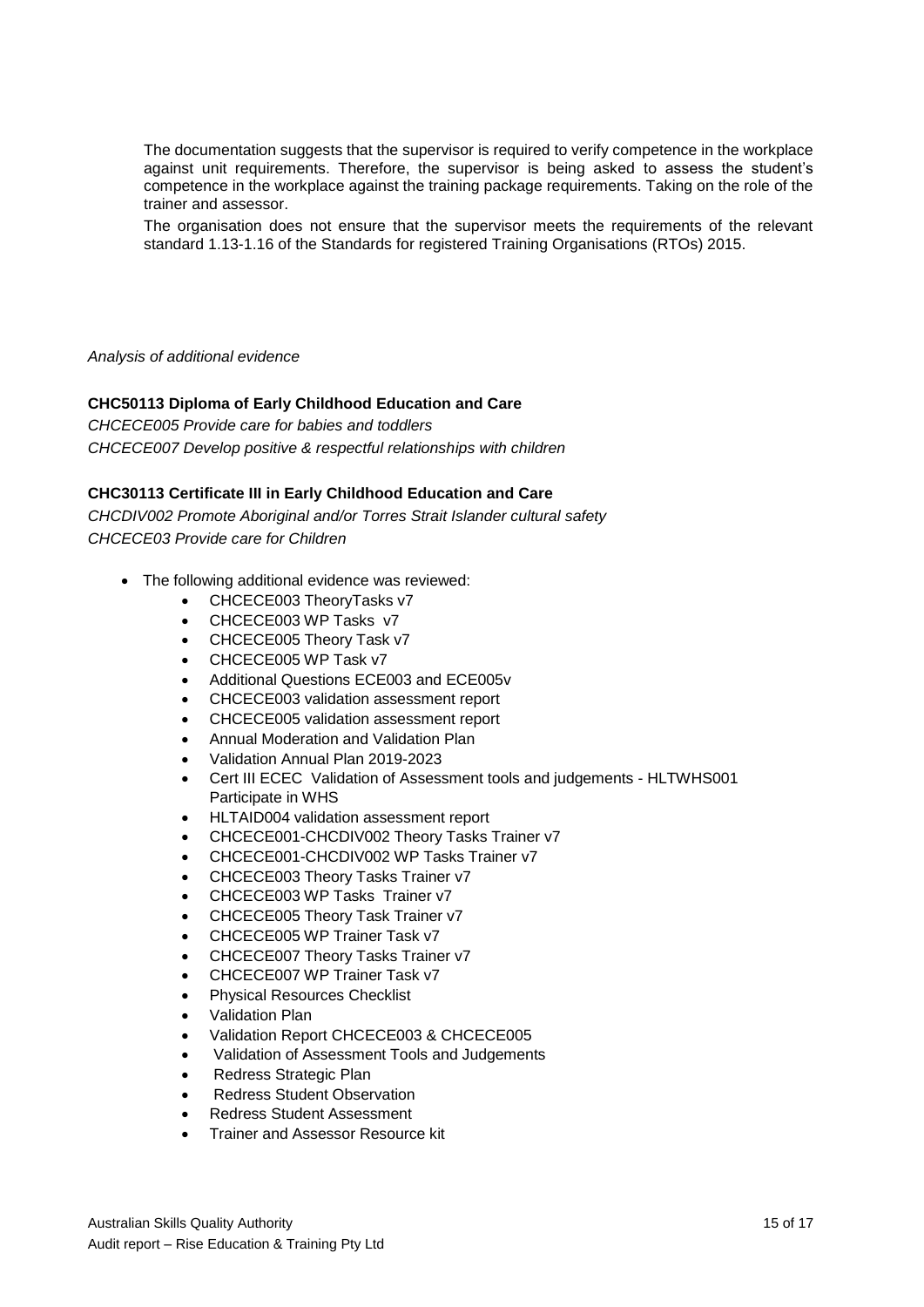- The organisation has addressed the non-compliance for future students.
- The organisation has planned sufficient remedial action to identify and address the impact the noncompliance may have caused students.

## **Trainer and assessor competency**

**Standards for RTOs Clause 1.13**

#### *Original Finding: Not compliant*

#### *Finding following additional evidence: Compliant*

**In addition to the requirements specified in Clause 1.14 and Clause 1.15, the RTO's training and assessment is delivered only by persons who have:** 

- **a) vocational competencies at least to the level being delivered and assessed;**
- **b) current industry skills directly relevant to the training and assessment being provided; and**
- **c) current knowledge and skills in vocational training and learning that informs their training and assessment.**

**Industry experts may also be involved in the assessment judgement, working alongside the trainer and/or assessor to conduct the assessment.**

**CHC30113 Certificate III in Early Childhood Education and Care CHC50113 Diploma of Early Childhood Education and Care**

- The following evidence was reviewed:
	- o Qualifications
	- o HR files
	- The organisation did not provide sufficient evidence to demonstrate that the below listed trainer and assessors possess relevant industry currency: Janice De la Rosa

*Analysis of additional evidence*

# **CHC30113 Certificate III in Early Childhood Education and Care CHC50113 Diploma of Early Childhood Education and Care**

Janice De la Rosa

- The Qualifications
- Industry Currency
- Trainer Matrix
- VET Professional Development
- The organisation has addressed the non-compliance.